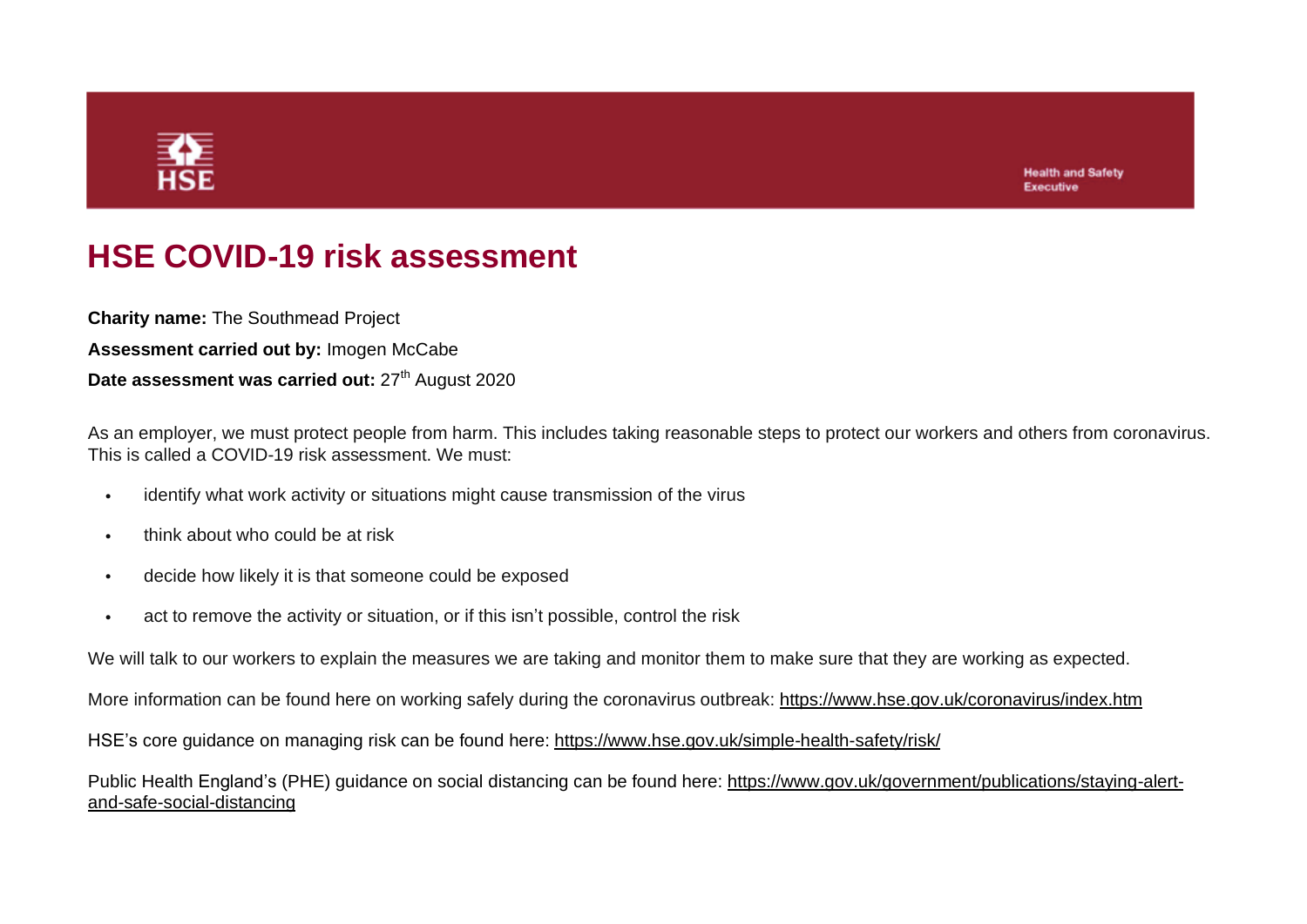| What are the<br>hazards?                                                                                   | Who might be<br>harmed and how?                                                             | <b>Controls</b>                                                                                                                                                                                                                                                                                                                                                                                                                                                            | What further action do you need to<br>consider to control the risks?                                                                                                                                                                                                                                                                                                                                                                                                                                                                                                                                                                                                                                                                                                                                                                                                                                                                                                                                                                                                                                          | Who needs<br>to carry out<br>the action?                                                                        | When is the<br>action needed<br>by?                                                             |
|------------------------------------------------------------------------------------------------------------|---------------------------------------------------------------------------------------------|----------------------------------------------------------------------------------------------------------------------------------------------------------------------------------------------------------------------------------------------------------------------------------------------------------------------------------------------------------------------------------------------------------------------------------------------------------------------------|---------------------------------------------------------------------------------------------------------------------------------------------------------------------------------------------------------------------------------------------------------------------------------------------------------------------------------------------------------------------------------------------------------------------------------------------------------------------------------------------------------------------------------------------------------------------------------------------------------------------------------------------------------------------------------------------------------------------------------------------------------------------------------------------------------------------------------------------------------------------------------------------------------------------------------------------------------------------------------------------------------------------------------------------------------------------------------------------------------------|-----------------------------------------------------------------------------------------------------------------|-------------------------------------------------------------------------------------------------|
| 1. Getting or<br>spreading<br>coronavirus by<br>not washing<br>hands or not<br>washing them<br>adequately. | <b>site</b><br>Clients who attended<br>face-to-face counselling<br>Visitors to the building | All staff & volunteers on We will follow PHE's guidance on<br>cleaning, hygiene and using hand<br>sanitiser:<br>https://www.hse.gov.uk/coronavirus/<br>working-safely/cleaning.htm<br>We will provide running water,<br>soap and hand towels to dry<br>hands at wash stations.<br>We will provide hand sanitiser on<br>all floors of the building and in<br>each counselling room.<br>We will provide information on<br>how to wash hands properly and<br>display posters. | A member of the Leadership Team or a second Leadership<br>member of staff will always be in the office to<br>accompany a counsellor who is delivering face-<br>to-face counselling. The additional member of<br>staff will regularly check the premises to<br>monitor and make sure people are following the and Head of<br>safety measures put in place.<br>We will place signs in the bathrooms and<br>around the building to remind people to wash<br>their hands and guidance on how to do this<br>safely.<br>We will give information to both staff and<br>clients/visitors about the measures put in place,<br>where the wash facilities/hand sanitiser can be<br>located, and what we expect of them whilst<br>inside the building.<br>A member of the Leadership Team will<br>regularly replenish hand washing/sanitising<br>products by monitoring our supplies each week<br>and members of staff will report back if<br>additional products are needed in the<br>meantime.<br>We will ask staff, volunteers, clients and visitors<br>to report to the Leadership Team if there are<br>any problems. | Team (Head of<br>Operations,<br>Head of<br>Counselling<br>Finance)<br>Counsellors /<br>staff on the<br>premises | Date of first face-<br>to-face<br>counselling<br>session in the<br>building<br>$(14/09/2020)$ . |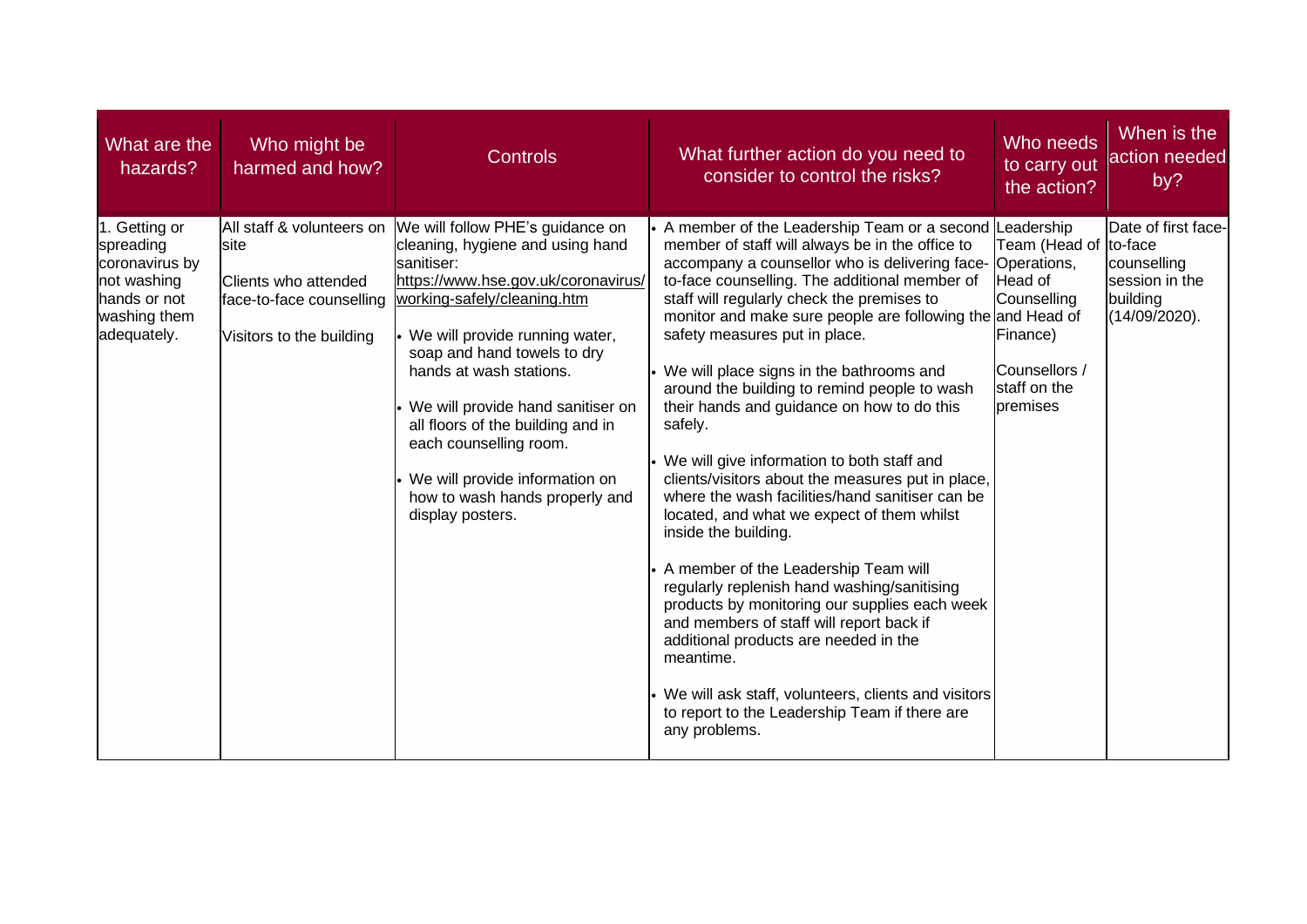| What are the<br>hazards?                                                                                                                                                                                                                                                     | Who might<br>be harmed<br>and how?                                                                              | <b>Controls</b>                                                                                                                                                                                                                                                                                                                                                                                                                                                                                                                                                                                                                                                                                                                                                                                                                                                                                                                                                                                                                                                                                                                                                                                                                                                                                                                                                                                                                                                                                                                                                                                                                                                                                   | What further<br>action do you<br>need to consider<br>to control the<br>risks?                                                                                                                                                                                                                                                                                                                                                                                                                                                                                                                                 | Who needs<br>to carry out<br>the action?                                                                        | When is<br>the action<br>needed<br>by?                                      |
|------------------------------------------------------------------------------------------------------------------------------------------------------------------------------------------------------------------------------------------------------------------------------|-----------------------------------------------------------------------------------------------------------------|---------------------------------------------------------------------------------------------------------------------------------------------------------------------------------------------------------------------------------------------------------------------------------------------------------------------------------------------------------------------------------------------------------------------------------------------------------------------------------------------------------------------------------------------------------------------------------------------------------------------------------------------------------------------------------------------------------------------------------------------------------------------------------------------------------------------------------------------------------------------------------------------------------------------------------------------------------------------------------------------------------------------------------------------------------------------------------------------------------------------------------------------------------------------------------------------------------------------------------------------------------------------------------------------------------------------------------------------------------------------------------------------------------------------------------------------------------------------------------------------------------------------------------------------------------------------------------------------------------------------------------------------------------------------------------------------------|---------------------------------------------------------------------------------------------------------------------------------------------------------------------------------------------------------------------------------------------------------------------------------------------------------------------------------------------------------------------------------------------------------------------------------------------------------------------------------------------------------------------------------------------------------------------------------------------------------------|-----------------------------------------------------------------------------------------------------------------|-----------------------------------------------------------------------------|
| 2. Getting or<br>spreading<br>coronavirus in<br>common use<br>high traffic areas Clients who<br>such as<br>corridors,<br>stairwells,<br>counselling<br>office, waiting<br>area, toilet<br>facilities,<br>entry/exit points<br>to facilities, and<br>other communal<br>areas. | All staff &<br>volunteers on<br>site<br>attended face-<br>to-face<br>counselling<br>Visitors to the<br>building | We have identified:<br>Areas where people will congregate, i.e. inner front door area, stairwell,<br>kitchen, waiting area, counselling office, outside of toilet facilities, and<br>upstairs landing.<br>Areas where there are pinch points meaning people can't meet the social<br>distancing rules, i.e. coming in and out of the building; passing each other<br>on the way to the kitchen, toilet facilities and stairwells; in the counselling<br>office and waiting area.<br>Areas and equipment where people will touch the same surfaces:<br>For clients – front door handle, intercom buzzer, inner front door,<br>Group Room door, chairs, toilet door, toilet flush and taps.<br>For staff / volunteers - all the above, as well as kettles,<br>tea/coffee/sugar pots, kitchen equipment (including cutlery,<br>crockery, microwave, bins, shared condiments, and cupboard<br>doors); IT and office equipment (including computer, printer and<br>shredder), stationery, light switches, handrails by the stairs, doors<br>upstairs, counselling resources, client files and filing cabinets.<br>Areas and surfaces that are frequently touched but are difficult to clean, i.e.<br>window blinds, office phones, filing cabinet keys, and key boxes.<br>Communal areas where air movement may be less than in other areas, i.e.<br>the kitchen and counselling rooms.<br>Here are the controls we will put in place to reduce the risk:<br>Reduce the number of people at the Southmead Project at any one time to<br>make social distancing of two metres possible (in the counselling office as<br>well as the building in general). We will try to reduce this to two people (one | Leadership Team to Leadership<br>monitor and<br>supervise to make<br>sure people are<br>following the<br>controls put in<br>place, e.g. following Finance)<br>hygiene<br>procedures,<br>washing hands, and staff on the<br>following one-way<br>systems.<br>Information will be<br>given to both staff<br>and clients/visitors<br>to explain the<br>measures put in<br>place and what we<br>expect of them<br>whilst inside the<br>building.<br>Near-miss reporting<br>to be carried out to<br>help identify where<br>measures cannot<br>be followed or<br>where people are<br>not doing what they<br>should. | Team (Head of face-to-face<br>Operations,<br>Head of<br>Counselling<br>and Head of<br>Counsellors /<br>premises | Date of first<br>counselling<br>session in<br>the building<br>(14/09/2020). |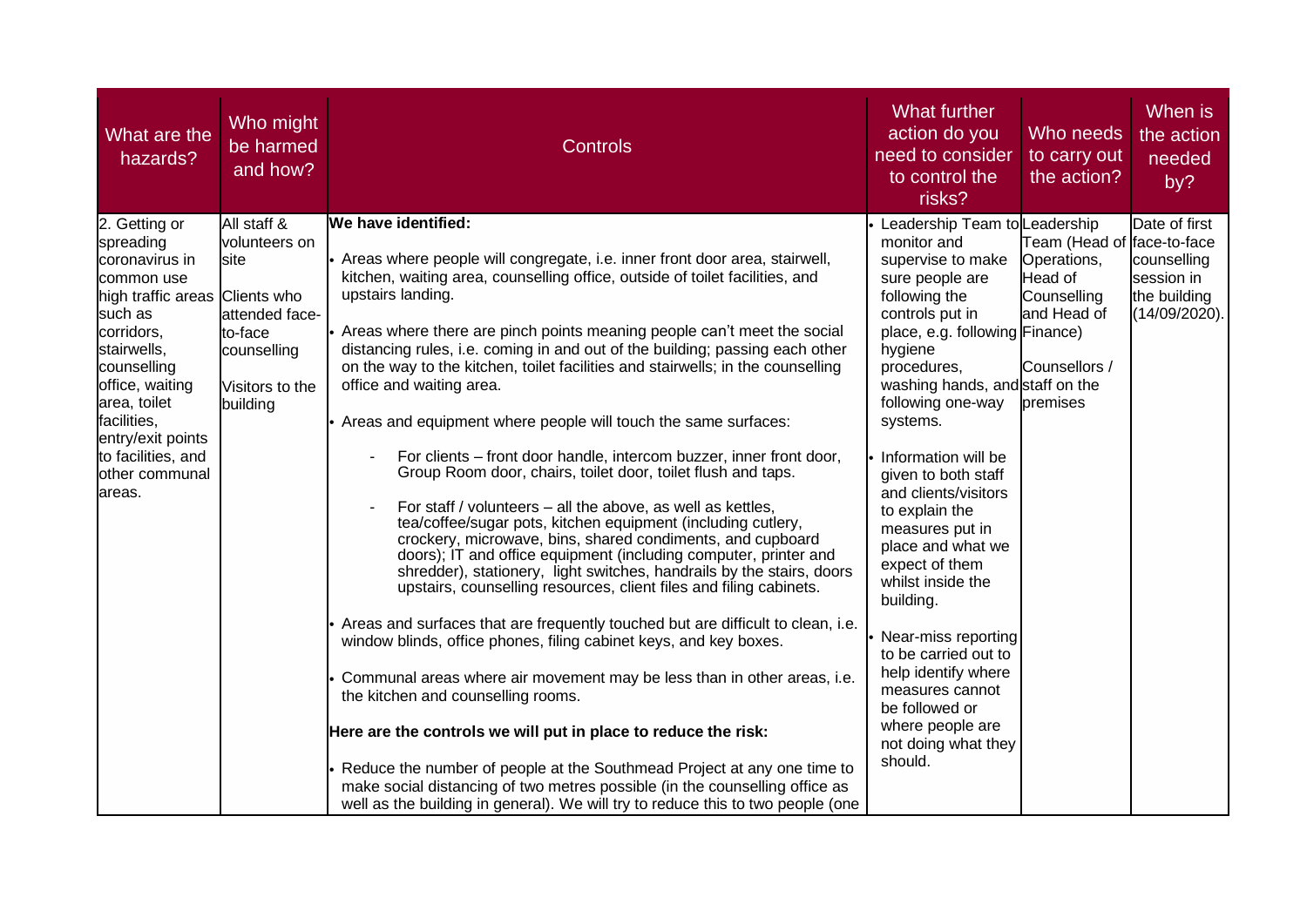| counsellor and one supporting member of staff) in the building at once if<br>possible, as well as one client.                                                                                                                                                                                                                                                                                                                                                             |  |  |
|---------------------------------------------------------------------------------------------------------------------------------------------------------------------------------------------------------------------------------------------------------------------------------------------------------------------------------------------------------------------------------------------------------------------------------------------------------------------------|--|--|
| Online counselling sessions and Zoom meetings will take place for as many<br>clients and meetings as possible. There will only be face-to-face counselling<br>sessions offered to clients who cannot have them online or by phone. All<br>meetings will take place online or by phone unless this is not possible and if<br>it is imperative that the meeting takes place, in which case social distancing<br>and the measures set out in this document will be followed. |  |  |
| Counselling chairs will be placed at least two metres apart to allow for social<br>distancing. Counsellors will sit at least two metres apart in the counselling<br>office or upstairs office.                                                                                                                                                                                                                                                                            |  |  |
| We will stagger the counselling sessions so that counsellors have time to<br>clean the premises in between and so that multiple clients are not passing<br>each other in the building at any one time.                                                                                                                                                                                                                                                                    |  |  |
| The breaks for staff/volunteers will be staggered so that only one person is<br>using the kitchen facilities and break out areas at once.                                                                                                                                                                                                                                                                                                                                 |  |  |
| Face masks and gloves will be made available to those that want to use<br>them.                                                                                                                                                                                                                                                                                                                                                                                           |  |  |
| Hand sanitiser and gloves will be made available particularly at the entrance<br>to high traffic areas.                                                                                                                                                                                                                                                                                                                                                                   |  |  |
| Staff will be given advice on how to move safely around the building and<br>reduce high-traffic areas.                                                                                                                                                                                                                                                                                                                                                                    |  |  |
| Non-fire doors and windows will be kept open where possible and where<br>this will not affect the privacy/confidentiality needs of the counselling work,<br>so that it improves ventilation.                                                                                                                                                                                                                                                                              |  |  |
| Personal belongings will be kept in locked drawers or coats kept on the<br>back of a chair that is being used by that person. Each chair is to be wiped<br>down by that person when they leave the office for the day.                                                                                                                                                                                                                                                    |  |  |
| Surfaces in the kitchen or communal tables will be kept clear to make<br>cleaning easier.                                                                                                                                                                                                                                                                                                                                                                                 |  |  |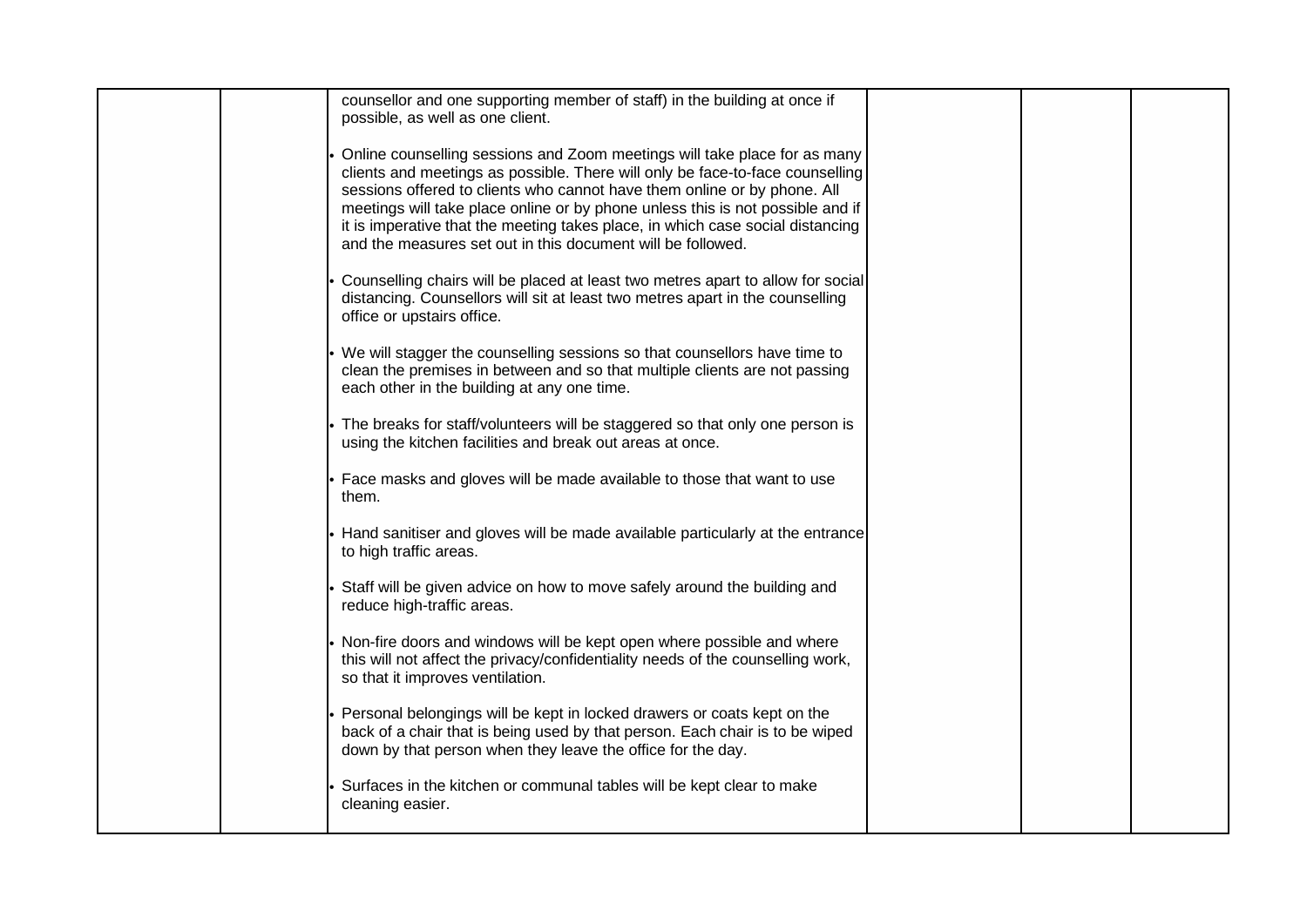| Signs will be put up in toilet facilities to remind people to wash/sanitise their<br>hands and not to touch their faces.                                                                                                                                                                                                                                                                                                                  |  |  |
|-------------------------------------------------------------------------------------------------------------------------------------------------------------------------------------------------------------------------------------------------------------------------------------------------------------------------------------------------------------------------------------------------------------------------------------------|--|--|
| $\cdot$ We will have a cleaning regime in place to ensure the premises are kept<br>clean. Our cleaner will do a 5 hour deep clean before the building re-opens,<br>then 3 hours of cleaning per week while working reduced hours in the office,<br>and 4 hours per week (split into two cleaning sessions) once we are fully<br>operational. All clients, visitors and staff will take their rubbish with them at<br>the end of each day. |  |  |

| What are<br>the<br>hazards?                                                                                       | <b>Who</b><br>might be<br>harmed<br>and how?                                                                                                 | <b>Controls</b>                                                                                                                                                                                                                                                                                                                                                                                                                                                                                                                                                                                                                                                                                                                                                                                                                                                                                                                                                                                                                                               | <b>What further</b><br>action do you<br>need to consider<br>to control the<br>risks?                                                                                                                                                                                                                                                                                                                        | <b>Who</b><br>needs to<br>carry out<br>the<br>action?                                                                                | When is<br>the action<br>needed<br>by?                       |
|-------------------------------------------------------------------------------------------------------------------|----------------------------------------------------------------------------------------------------------------------------------------------|---------------------------------------------------------------------------------------------------------------------------------------------------------------------------------------------------------------------------------------------------------------------------------------------------------------------------------------------------------------------------------------------------------------------------------------------------------------------------------------------------------------------------------------------------------------------------------------------------------------------------------------------------------------------------------------------------------------------------------------------------------------------------------------------------------------------------------------------------------------------------------------------------------------------------------------------------------------------------------------------------------------------------------------------------------------|-------------------------------------------------------------------------------------------------------------------------------------------------------------------------------------------------------------------------------------------------------------------------------------------------------------------------------------------------------------------------------------------------------------|--------------------------------------------------------------------------------------------------------------------------------------|--------------------------------------------------------------|
| 3. Getting or<br>spreading<br>coronavirus<br>by not<br>cleaning<br>surfaces,<br>equipment<br>and work<br>stations | All staff &<br><b>volunteers</b><br>lon site<br><b>Clients who</b><br>attended<br>face-to-face<br>counselling<br>Visitors to<br>the building | We will use the HSE guidance on cleaning and hygiene during the coronavirus outbreak:<br>https://www.hse.gov.uk/coronavirus/working-safely/cleaning.htm<br>Surfaces that are frequently touched and by many people include: door handles, light<br>switches, intercom buzzer, chairs, shared equipment (including filing cabinets, files,<br>stationery, kitchen and IT equipment), toilet flush, taps, kettles, handrails on stairs, and<br>tea/coffee making equipment.<br>Each member of staff or volunteer will clean the parts of the office that they and their<br>clients have come into contact with at the end of each day (including wiping down client<br>chairs).<br>Counsellors will clean surfaces/items that clients have come into contact with as soon<br>as their counselling session ends.<br>The building will be cleaned thoroughly each week by a professional cleaner.<br>We will reduce the need for people to move around the building by staggering<br>staff/volunteer working times and holding counselling online where possible. | Leadership Team<br>to monitor and<br>supervise to make (Head of<br>sure people are<br>following the<br>controls put in<br>place, e.g.<br>implementing the<br>cleaning regime.<br>Information will be / staff on<br>given to both staff the<br>and clients/visitors/premises.<br>to explain the<br>cleaning<br>measures to be<br>implemented and<br>what we expect of<br>them whilst inside<br>the building. | Leadership<br>Team<br>Operations, session in<br>Head of<br>Counselling (14/09/2020.<br>and Head of<br>Finance)<br><b>Counsellors</b> | Date of first<br>face-to-face<br>counselling<br>the building |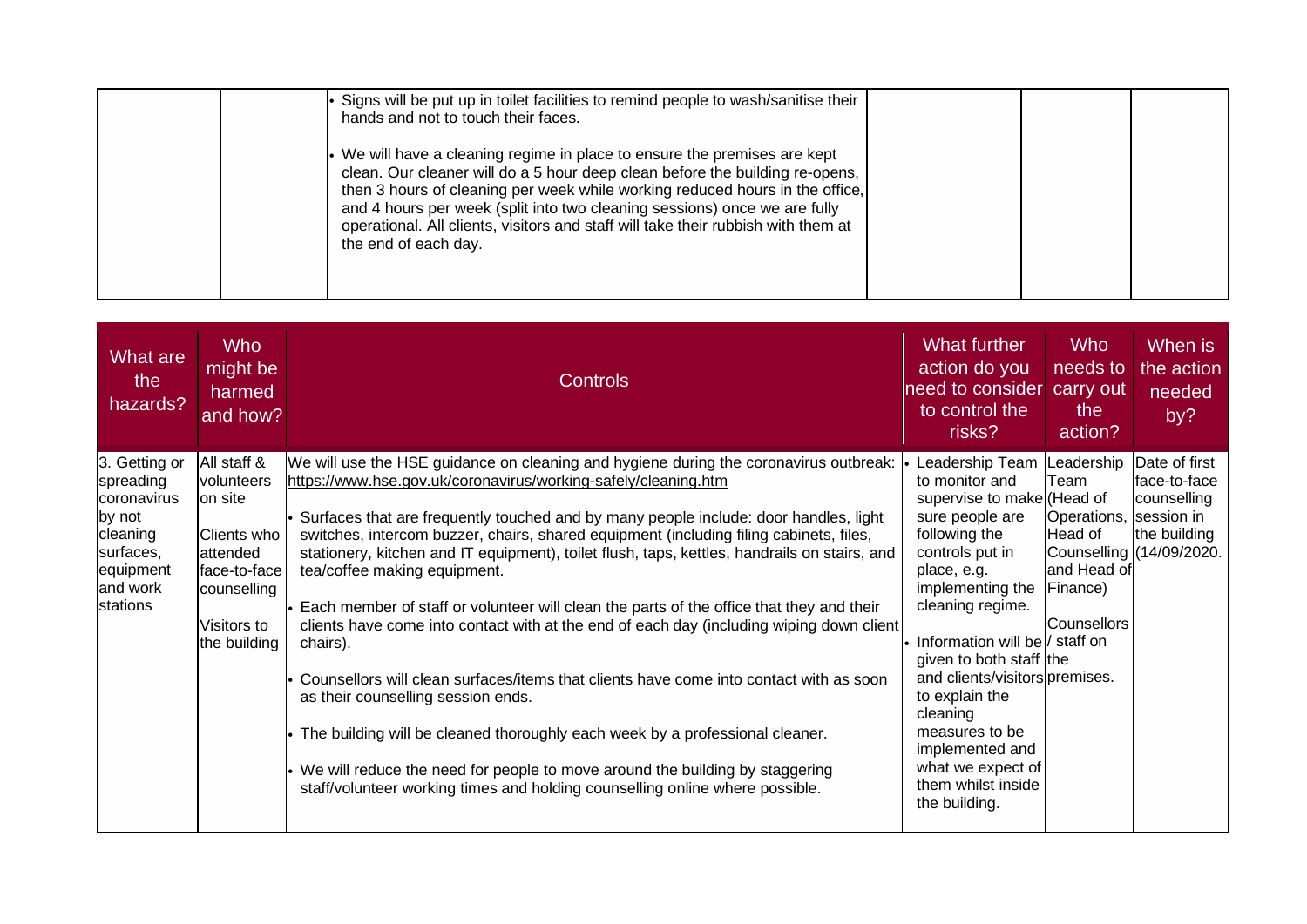| Each member of staff is to be allocated a desk and computer equipment to use on the<br>day that they are in the office, which is not to be used by anyone else that day and will<br>be cleaned by that person when they leave.<br>We will reduce the contact of people with surfaces by clients knocking on the front<br>door, being met by their counsellor, and going straight into the Group Room (the Group<br>Room door will be open). This will mean clients do not go upstairs, will not sit in the<br>waiting area, and will not have to touch the Group Room door or intercom buzzer.<br>Other areas that will need cleaning to prevent the spread of coronavirus include the<br>kitchen, toilet facilities and the counselling office. These will be cleaned at the end of<br>each day by the member of staff/volunteer in the building. Counsellors will clean<br>surfaces that clients have come into contact with after each session. A professional<br>cleaner will clean once a week and will provide their own cleaning equipment. Anti-<br>bacterial wipes and spray will be provided for staff/volunteers to use.<br>Surfaces will be kept clear to make it easier to clean and reduce the likelihood of<br>contaminating objects.<br>Clients will bring their own drinks and tissues to counselling sessions and won't use the<br>Southmead Project's cups or mugs. Staff can use mugs but will ensure these are<br>washed in the dishwasher (not by hand) at the end of the day.<br>Bins will be emptied each day, with staff, volunteers and clients taking home their own<br>rubbish (clients will be given plastic bags to take away their rubbish).<br>Personal belongings will be kept in locked drawers or coats kept on the back of a chair<br>that is being used by that person. Each chair is to be wiped down when that person<br>leaves the office for the day. Personal items are to be kept in that person's bag as far<br>as possible to minimise the risk of contamination. | We will provide<br>specific instruction<br>around the<br>cleaning products<br>to be used,<br>precautions to<br>follow and the<br>areas that need to<br>be cleaned.<br>A member of the<br>Leadership Team<br>will regularly<br>replenish hand<br>washing/sanitising<br>products by<br>monitoring our<br>supplies each<br>week and<br>members of staff<br>will report back if<br>additional<br>products are<br>needed in the<br>meantime. Our<br>professional<br>cleaner will bring<br>her own cleaning<br>products. |  |
|----------------------------------------------------------------------------------------------------------------------------------------------------------------------------------------------------------------------------------------------------------------------------------------------------------------------------------------------------------------------------------------------------------------------------------------------------------------------------------------------------------------------------------------------------------------------------------------------------------------------------------------------------------------------------------------------------------------------------------------------------------------------------------------------------------------------------------------------------------------------------------------------------------------------------------------------------------------------------------------------------------------------------------------------------------------------------------------------------------------------------------------------------------------------------------------------------------------------------------------------------------------------------------------------------------------------------------------------------------------------------------------------------------------------------------------------------------------------------------------------------------------------------------------------------------------------------------------------------------------------------------------------------------------------------------------------------------------------------------------------------------------------------------------------------------------------------------------------------------------------------------------------------------------------------------------------------------------------------------------------------------------|--------------------------------------------------------------------------------------------------------------------------------------------------------------------------------------------------------------------------------------------------------------------------------------------------------------------------------------------------------------------------------------------------------------------------------------------------------------------------------------------------------------------|--|
| If someone who has been in the building develops symptoms of coronavirus then we<br>will arrange a deep clean (lasting 5 hours) by our professional cleaner. We will follow<br>the cleaning guidelines: https://www.gov.uk/government/publications/covid-19-<br>decontamination-in-non-healthcare-settings/covid-19-decontamination-in-non-<br>healthcare-settings                                                                                                                                                                                                                                                                                                                                                                                                                                                                                                                                                                                                                                                                                                                                                                                                                                                                                                                                                                                                                                                                                                                                                                                                                                                                                                                                                                                                                                                                                                                                                                                                                                             |                                                                                                                                                                                                                                                                                                                                                                                                                                                                                                                    |  |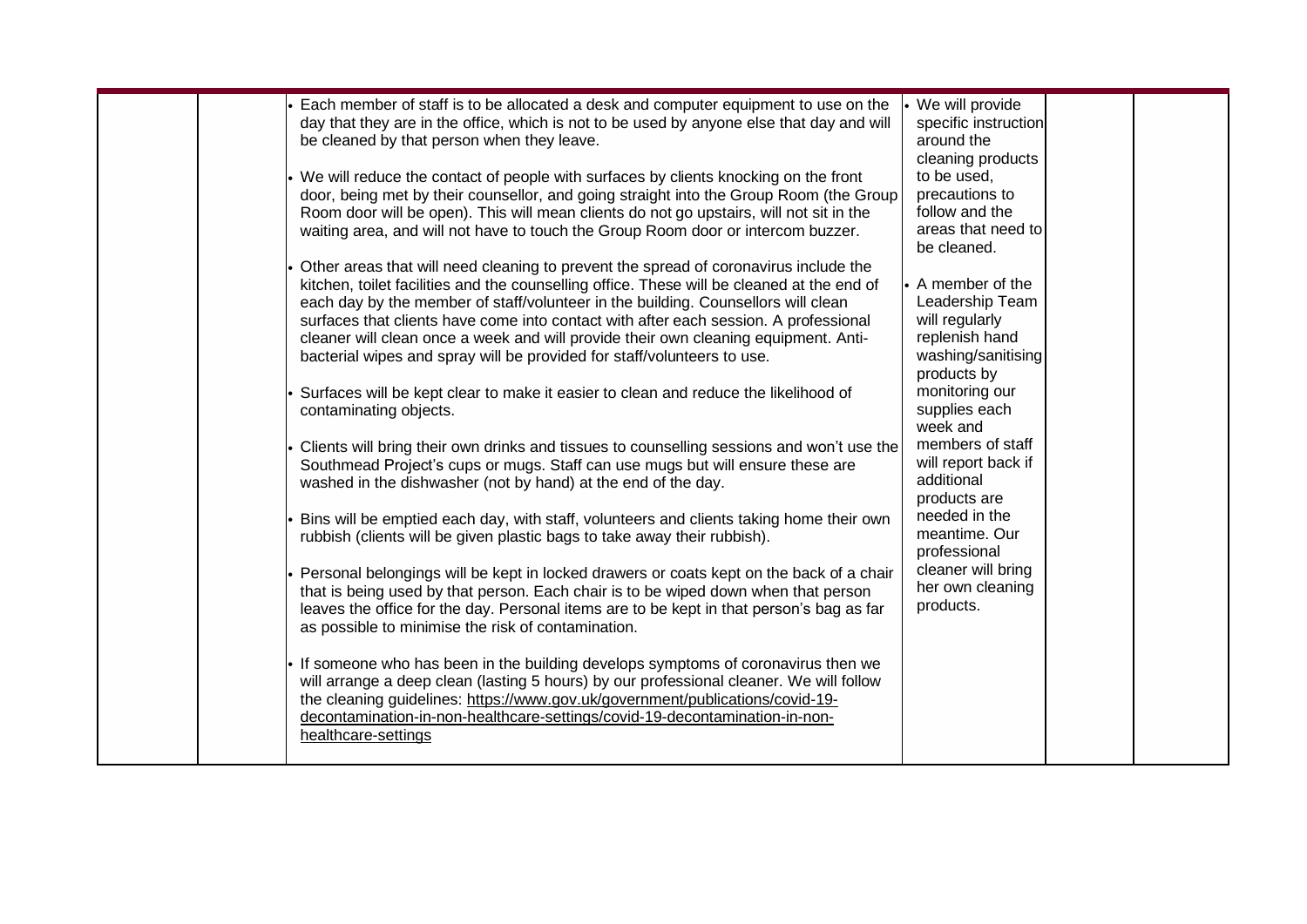| What are<br>the<br>hazards?                                                                                                                                   | Who might<br>be harmed<br>and how?                                               | <b>Controls</b>                                                                                                                                                                                                                                                                                                                                                                                                                                                                                                                                                                                                                                                                                                                                                                                                                                                                                                                                                                                                                                                                                                                                                                                                                                                                                                                                                                                                                                                          | <b>What further</b><br>action do you<br>need to consider<br>to control the<br>risks?                                                                                                                                                                                                                                                                                                                                                                                          | Who needs<br>to carry out<br>the action?                                                                | When is the<br>action needed<br>by?                                               |
|---------------------------------------------------------------------------------------------------------------------------------------------------------------|----------------------------------------------------------------------------------|--------------------------------------------------------------------------------------------------------------------------------------------------------------------------------------------------------------------------------------------------------------------------------------------------------------------------------------------------------------------------------------------------------------------------------------------------------------------------------------------------------------------------------------------------------------------------------------------------------------------------------------------------------------------------------------------------------------------------------------------------------------------------------------------------------------------------------------------------------------------------------------------------------------------------------------------------------------------------------------------------------------------------------------------------------------------------------------------------------------------------------------------------------------------------------------------------------------------------------------------------------------------------------------------------------------------------------------------------------------------------------------------------------------------------------------------------------------------------|-------------------------------------------------------------------------------------------------------------------------------------------------------------------------------------------------------------------------------------------------------------------------------------------------------------------------------------------------------------------------------------------------------------------------------------------------------------------------------|---------------------------------------------------------------------------------------------------------|-----------------------------------------------------------------------------------|
| All staff &<br>4. Mental<br>health and<br>wellbeing<br><b>site</b><br>affected<br>through<br>isolation or<br>anxiety about to-face<br>coronavirus<br>building | volunteers on<br>Clients who<br>attended face-<br>counselling<br>Visitors to the | We will follow PHE's guidance on the mental health and public wellbeing<br>aspects of Covid-19: https://www.gov.uk/government/publications/covid-19-<br>guidance-for-the-public-on-mental-health-and-wellbeing/guidance-for-the-<br>public-on-the-mental-health-and-wellbeing-aspects-of-coronavirus-covid-19<br>Weekly team Zoom meetings will take place to support staff and<br>volunteers, as well as keeping them updated so that they feel involved and<br>reassured.<br>Recurring agenda items will be self-care (including regular breaks<br>and encouraging them to take leave, including a minimum of one<br>week before September) and the impact of bringing trauma into<br>their homes and Zoom fatigue.<br>Head of Counselling or Head of Operations will contact the counsellors<br>that they line manage each day that they are due to have a counselling<br>session to check how it's going and if they want to discuss anything<br>further.<br>Head of Counselling, Head of Operations and Head of Finance will always remind them that the<br>be available to support the team as and when they need it.<br>A What's App group will provide informal support for the staff/volunteer<br>team.<br>Monthly clinical supervision will be paid for by the Southmead Project for<br>each counsellor.<br>Counsellors have been involved in transitioning our counselling service<br>online and reviewed the risk assessments that were created for clients. | We will share<br>information and<br>advice with the<br>staff/volunteer team<br>about mental health<br>and wellbeing.<br>If personal stress and<br>anxiety levels are<br>high, we will look at<br>how we can<br>reduce/support that<br>person's workload,<br>regularly check in with<br>them, encourage<br>them to discuss<br>relevant issues with<br>their clinical<br>supervisor, and<br>Southmead Project<br>will pay for six<br>sessions of private<br>counselling a year. | Leadership<br>Team (Head of to-face<br>Operations,<br>Head of<br>Counselling<br>and Head of<br>Finance) | Date of first face-<br>counselling<br>session in the<br>building<br>(14/09/2020). |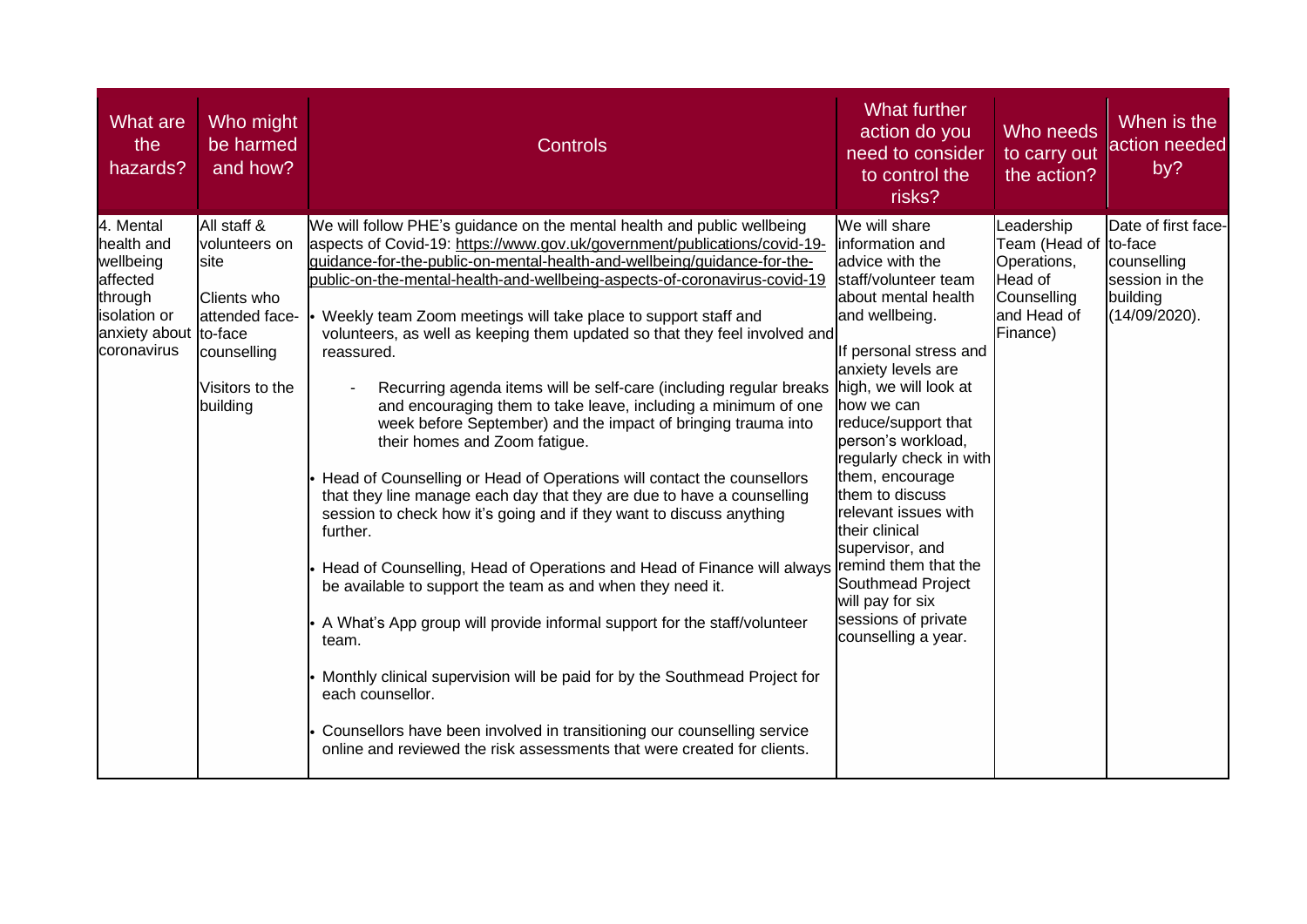| Who might<br>What are<br>be harmed<br>the<br>hazards?<br>and how?                                                                                                                                                | <b>Controls</b>                                                                                                                                                                                                                                                                                                                                                                                                                                                                                                                                                                                                                                                                                                                                                                                                                                                                                                                                                                                                                                                                                                                                                                          | <b>What further</b><br>action do you<br>need to consider<br>to control the<br>risks?                                                                                                                                                                                                                                                                                                                                                                                                      | Who needs<br>to carry out<br>the action?                                                                          | When is the<br>action needed<br>by?                                                          |
|------------------------------------------------------------------------------------------------------------------------------------------------------------------------------------------------------------------|------------------------------------------------------------------------------------------------------------------------------------------------------------------------------------------------------------------------------------------------------------------------------------------------------------------------------------------------------------------------------------------------------------------------------------------------------------------------------------------------------------------------------------------------------------------------------------------------------------------------------------------------------------------------------------------------------------------------------------------------------------------------------------------------------------------------------------------------------------------------------------------------------------------------------------------------------------------------------------------------------------------------------------------------------------------------------------------------------------------------------------------------------------------------------------------|-------------------------------------------------------------------------------------------------------------------------------------------------------------------------------------------------------------------------------------------------------------------------------------------------------------------------------------------------------------------------------------------------------------------------------------------------------------------------------------------|-------------------------------------------------------------------------------------------------------------------|----------------------------------------------------------------------------------------------|
| 5. Contracting All staff &<br>or spreading<br>volunteers on<br>the virus by<br>site<br>not social<br>distancing<br><b>Clients who</b><br>attended face-<br>to-face<br>counselling<br>Visitors to the<br>building | We will follow up-to-date PHE guidance on social distancing:<br>https://www.gov.uk/government/publications/staying-alert-and-safe-social-<br>distancing<br>We will identify where people would not be able to maintain social<br>distancing rules.<br>• We will keep people apart in line with social distancing rules by:<br>Using 2 metre marker tape on the floor;<br>Holding meetings online rather than in person;<br>Staggering staff start/end times;<br>Limiting the amount of people on site at any one time;<br>Having allocated counselling session times with longer gaps in<br>between each client;<br>Rearrange work areas so that staff are sat 2 metres apart or work in.<br>separate rooms where possible;<br>Using empty rooms in the building for rest breaks;<br>Keep the group room cupboard clear for staff bikes;<br>Answer the front door for deliveries rather than allowing delivery<br>people into the building where possible<br>We have identified where it isn't possible to meet social distancing rules and<br>put in place other physical measures to separate people:<br>Reduce the number of people in the building to the fewest amount<br>possible; | Leadership Team<br>to monitor and<br>supervise to make Operations,<br>sure social<br>distancing rules<br>are followed.<br>Information will be<br>given to<br>staff/volunteers<br>and clients/visitors premises<br>to explain the<br>social distancing<br>measures in place<br>and what we<br>expect of them<br>whilst inside the<br>building.<br>We will display<br>signs around the<br>building to show<br>clients/visitors<br>what they need to<br>do to maintain<br>social distancing. | Leadership<br>Team (Head of<br>Head of<br>Counselling<br>and Head of<br>Finance)<br>Counsellors /<br>staff on the | Date of first face-<br>to-face<br>counselling<br>session in the<br>building<br>(14/09/2020). |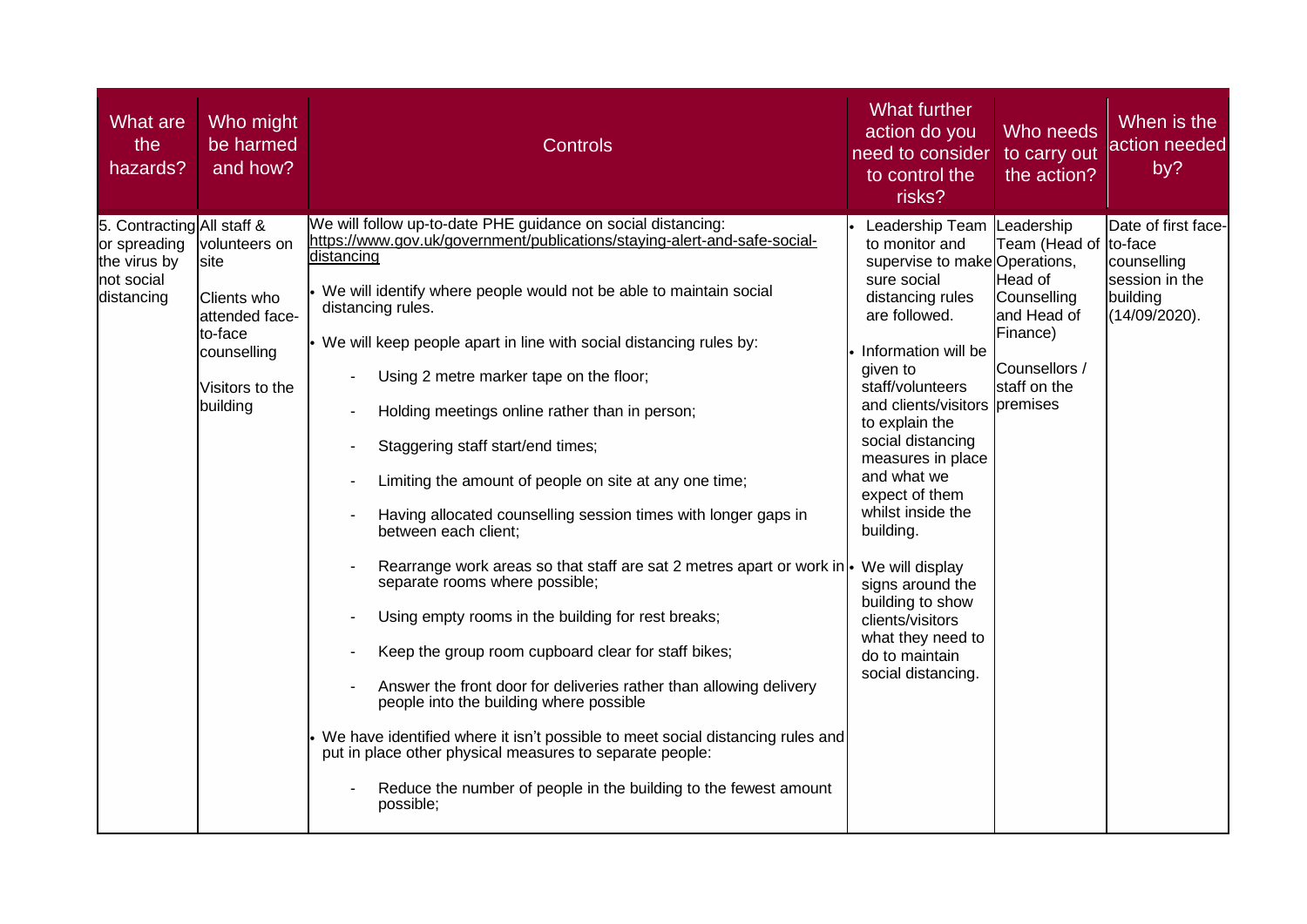|  | Put signs on the stairs to ask people to wait at the top or bottom to<br>let someone pass if they are already on the stairs;                                                                                                                                 |  |
|--|--------------------------------------------------------------------------------------------------------------------------------------------------------------------------------------------------------------------------------------------------------------|--|
|  | Put signs by the corridor to the kitchen to ask people to check if<br>someone is in the kitchen, toilet facilities or counselling room and<br>wait if they are about to walk through the corridor;                                                           |  |
|  | Put a sign on the hallway by the upstairs bathroom to ask people to<br>check and wait if someone is about to walk through the hallway;                                                                                                                       |  |
|  | We will temporarily not use our waiting room and will meet clients at<br>the front door and take them straight to the counselling room.                                                                                                                      |  |
|  | We will put in place other measures to protect people where it isn't possible<br>to meet social distancing rules and physical measures can't be used:                                                                                                        |  |
|  | An enhanced cleaning regime, including a deep clean of the<br>building by a professional cleaner, increased hours of weekly<br>professional cleaning, staff/volunteers to clean their own work<br>space and after each client, and increase in hand washing; |  |
|  | We will limit the amount of time that staff are in the building, for<br>instance with counsellors only working in the office for face-to-face<br>counselling sessions and essential admin;                                                                   |  |
|  | Where two members of staff are working in the same room they will<br>work back-to-back or side-to-side and at different ends of the room;                                                                                                                    |  |
|  | Counselling sessions will take place at a two metre distance with<br>chairs at an angle where possible;                                                                                                                                                      |  |
|  | We will keep a consistency in the staff that work together;                                                                                                                                                                                                  |  |
|  | Ventilation will be improved by keeping windows and doors open<br>where possible.                                                                                                                                                                            |  |
|  | We will display signs to remind people to socially distance.                                                                                                                                                                                                 |  |
|  | Everyone will be given the choice to wear masks and gloves if they want to.                                                                                                                                                                                  |  |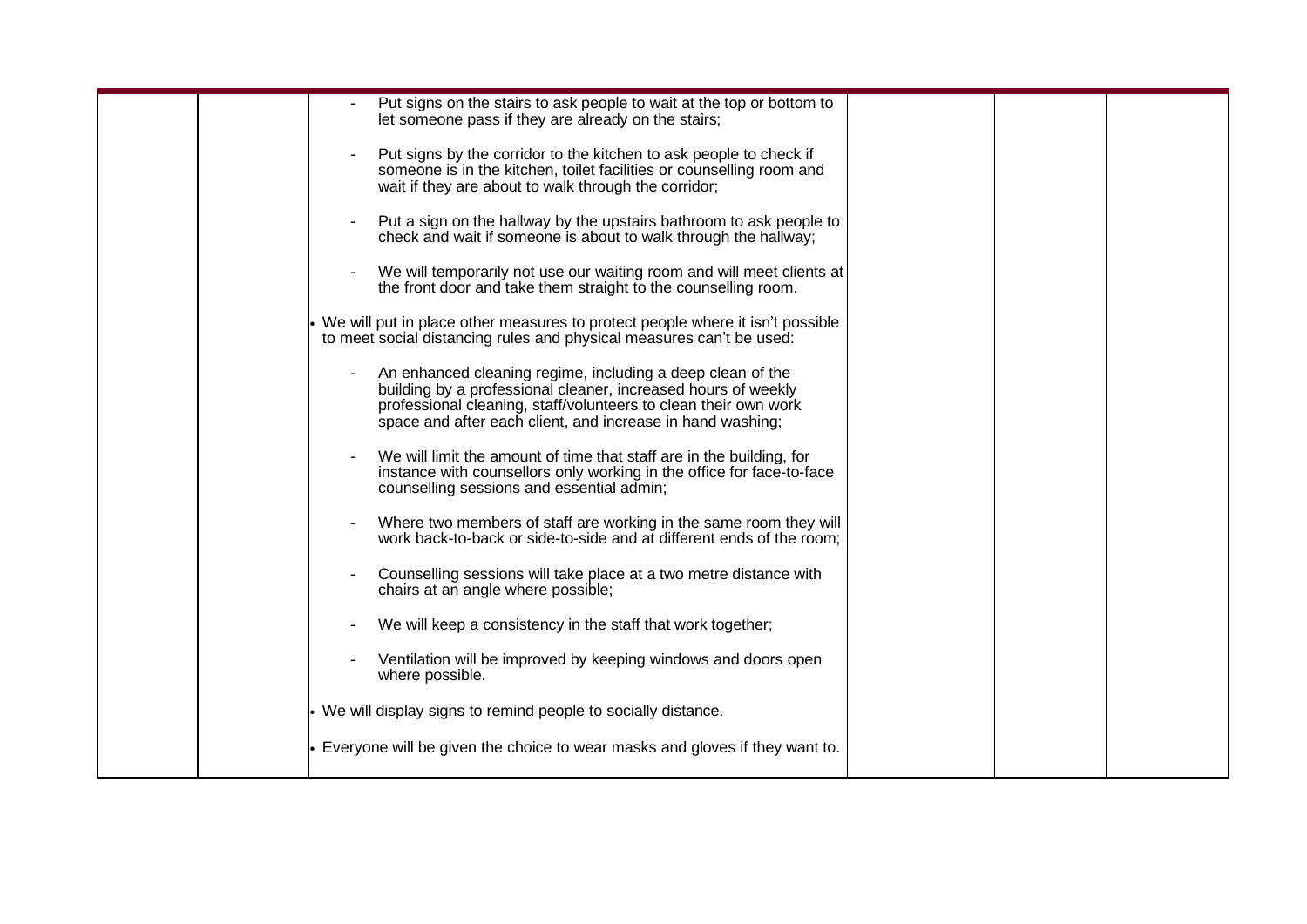| What are the<br>hazards?                                                                               | Who might be<br>harmed and how?    | <b>Controls</b>                                                                                                                                                                                                                                                                                                                                                                                                                                                                                                | What further<br>action do you<br>need to consider<br>to control the<br>risks?                                                                                                                                                                     | Who needs<br>to carry out<br>the action?                                         | When is the<br>action needed<br>by?                                                       |
|--------------------------------------------------------------------------------------------------------|------------------------------------|----------------------------------------------------------------------------------------------------------------------------------------------------------------------------------------------------------------------------------------------------------------------------------------------------------------------------------------------------------------------------------------------------------------------------------------------------------------------------------------------------------------|---------------------------------------------------------------------------------------------------------------------------------------------------------------------------------------------------------------------------------------------------|----------------------------------------------------------------------------------|-------------------------------------------------------------------------------------------|
| lMusculoskeletal<br>ldisorders as a<br>result of using<br>DSE at home for<br>a long period of<br>ltime | All staff & volunteers<br>lon site | We will follow PHE's guidance regarding display screen equipment<br>(DSE): https://www.hse.gov.uk/toolbox/workers/home.htm<br>If home working becomes long-term we will assess the risks:<br>For people using DSE we will put in place information and<br>training on how to protect themselves, for instance through<br>regular breaks and setting up the equipment properly.<br>We will complete a DSE assessment with them and identify what<br>equipment is needed to allow them to work safely from home. | We will refer to the<br>further PHE<br>information on how<br>to set up a<br>workstation for short Counselling<br>duration home<br>working and long<br>term home working<br>found here:<br>https://www.hse.gov<br>.uk/toolbox/workers/<br>home.htm | Leadership<br>Team (Head of<br>Operations,<br>Head of<br>and Head of<br>Finance) | January 2021 if<br>we decide to<br>continue working<br>from home on a<br>long-term basis. |

| What are the<br>hazards?                                                               | Who might<br>be harmed<br>and how?                                                         | <b>Controls</b>                                                                                                                                                                                                                                                                                                                                                                                                                                                                                                                                                                                                                                                       | What further action Who needs<br>do you need to<br>consider to control<br>the risks? | to carry out<br>the action?                                                                                                                                    | When is the<br>action<br>needed by?                                                         |
|----------------------------------------------------------------------------------------|--------------------------------------------------------------------------------------------|-----------------------------------------------------------------------------------------------------------------------------------------------------------------------------------------------------------------------------------------------------------------------------------------------------------------------------------------------------------------------------------------------------------------------------------------------------------------------------------------------------------------------------------------------------------------------------------------------------------------------------------------------------------------------|--------------------------------------------------------------------------------------|----------------------------------------------------------------------------------------------------------------------------------------------------------------|---------------------------------------------------------------------------------------------|
| 7. Poor<br>workplace<br>ventilation<br>leading to risks<br>of coronavirus<br>spreading | All staff &<br>lsite<br>Clients who<br>attended<br>face-to-face<br>counselling<br>building | We will follow guidance on heating, ventilation and air conditioning (HVAC):<br>volunteers on https://www.cibse.org/coronavirus-covid-19/coronavirus,-sars-cov-2,-covid-19-<br>and-hvac-systems and https://www.cibse.org/coronavirus-covid-19/emerging-<br>from-lockdown<br>We will identify if we need additional ventilation to increase air flow in all or<br>parts of our building. We will not use the upstairs counselling rooms for the time<br>being due to the lack of ventilation. We will:<br>Visitors to the  . Keep windows and doors open (except fire doors) to ventilate with fresh air.<br>• Use desk fans / floor fans for additional ventilation. | We will keep doors and<br>windows open where<br>possible.                            | Leadership<br>Team (Head<br>lot<br>Operations,<br>Head of<br>Counselling<br>and Head of<br>Finance).<br>Staff and<br>volunteers<br>working in the<br>building. | Date of first<br>face-to-face<br>counselling<br>session in the<br>building<br>(14/09/2020). |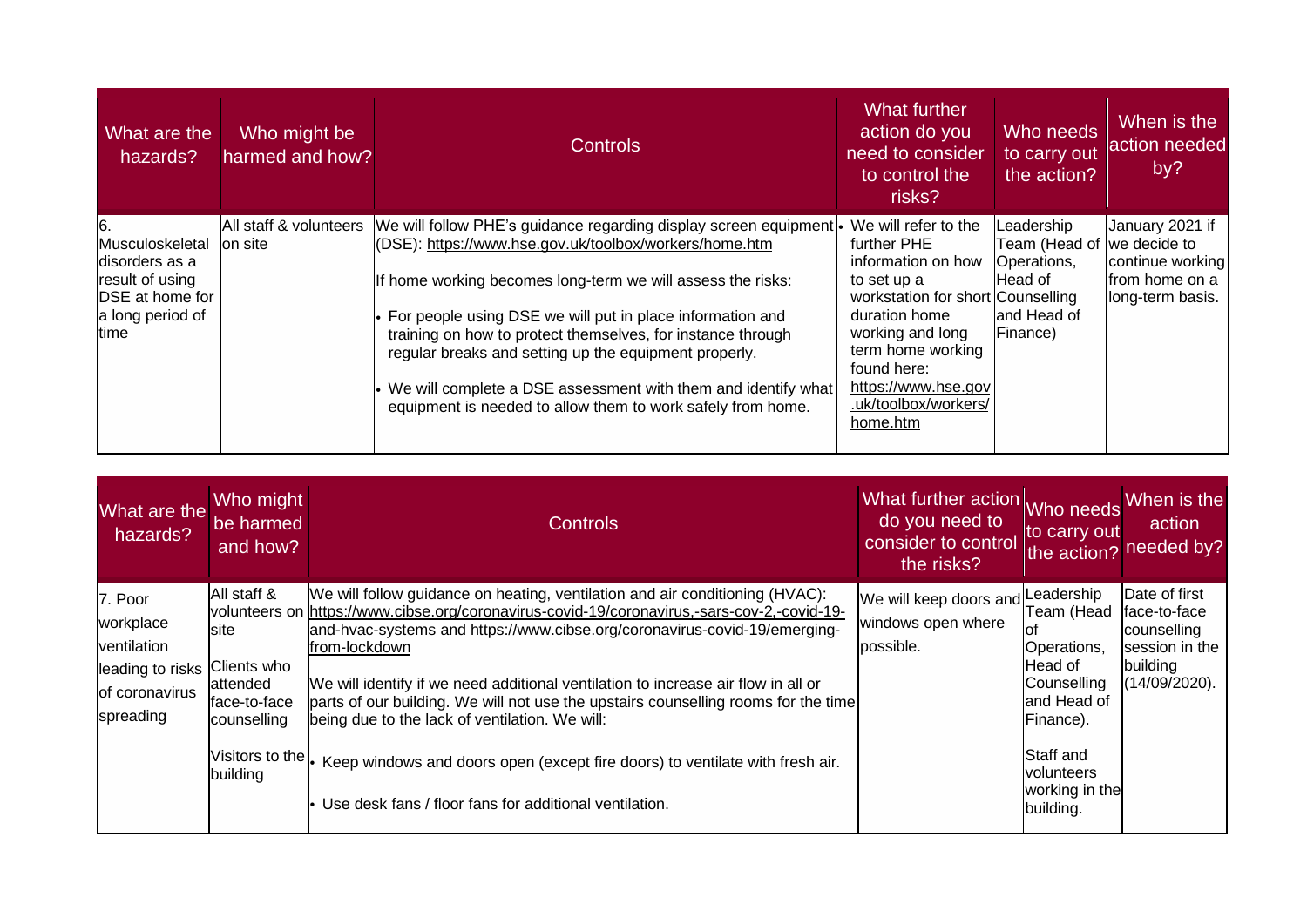| What are the<br>hazards?                                                         | Who might<br>be harmed<br>and how?   | <b>Controls</b>                                                                                                                                                                                                                                                                                                                                                                                                                                                                                                                                                                                                                                                                                                                                                                                                                                                                                                                 | What further action<br>do you need to<br>consider to control<br>the risks?                                                                                 | Who needs<br>to carry out<br>the action?                                                                                                                             | When is the<br>action<br>needed by?                                         |
|----------------------------------------------------------------------------------|--------------------------------------|---------------------------------------------------------------------------------------------------------------------------------------------------------------------------------------------------------------------------------------------------------------------------------------------------------------------------------------------------------------------------------------------------------------------------------------------------------------------------------------------------------------------------------------------------------------------------------------------------------------------------------------------------------------------------------------------------------------------------------------------------------------------------------------------------------------------------------------------------------------------------------------------------------------------------------|------------------------------------------------------------------------------------------------------------------------------------------------------------|----------------------------------------------------------------------------------------------------------------------------------------------------------------------|-----------------------------------------------------------------------------|
| 8. Increased risk of<br>infection and<br>complications for<br>vulnerable workers | All staff &<br>volunteers on<br>site | We will identify who falls into one of the following categories:<br>Clinically extremely vulnerable:<br>https://www.gov.uk/government/publications/guidance-on-<br>shielding-and-protecting-extremely-vulnerable-persons-from-<br>covid-19/guidance-on-shielding-and-protecting-extremely-<br>vulnerable-persons-from-covid-19<br>People self-isolating<br>People with coronavirus symptoms<br>Groups who may be at higher risk of poorer outcomes:<br>https://www.gov.uk/government/publications/covid-19-review-of-<br>disparities-in-risks-and-outcomes<br>We will discuss with our staff/volunteer team what their personal<br>risks are and identify what we need to do in each case.<br>If someone falls into one of these categories, they will continue to<br>work from home and not travel into the office.<br>We will protect all staff/volunteers in the office through social<br>distancing and hygiene procedures. | We will ask staff and<br>volunteers to notify us<br>if they fall into one of<br>these categories, e.g.<br>if they start<br>chemotherapy or are<br>pregnant | Leadership<br>Team (Head of <sub>face-to-face</sub><br>Operations,<br>Head of<br>Counselling<br>and Head of<br>Finance)<br>Counsellors /<br>staff on the<br>premises | Date of first<br>counselling<br>session in the<br>building<br>(14/09/2020). |